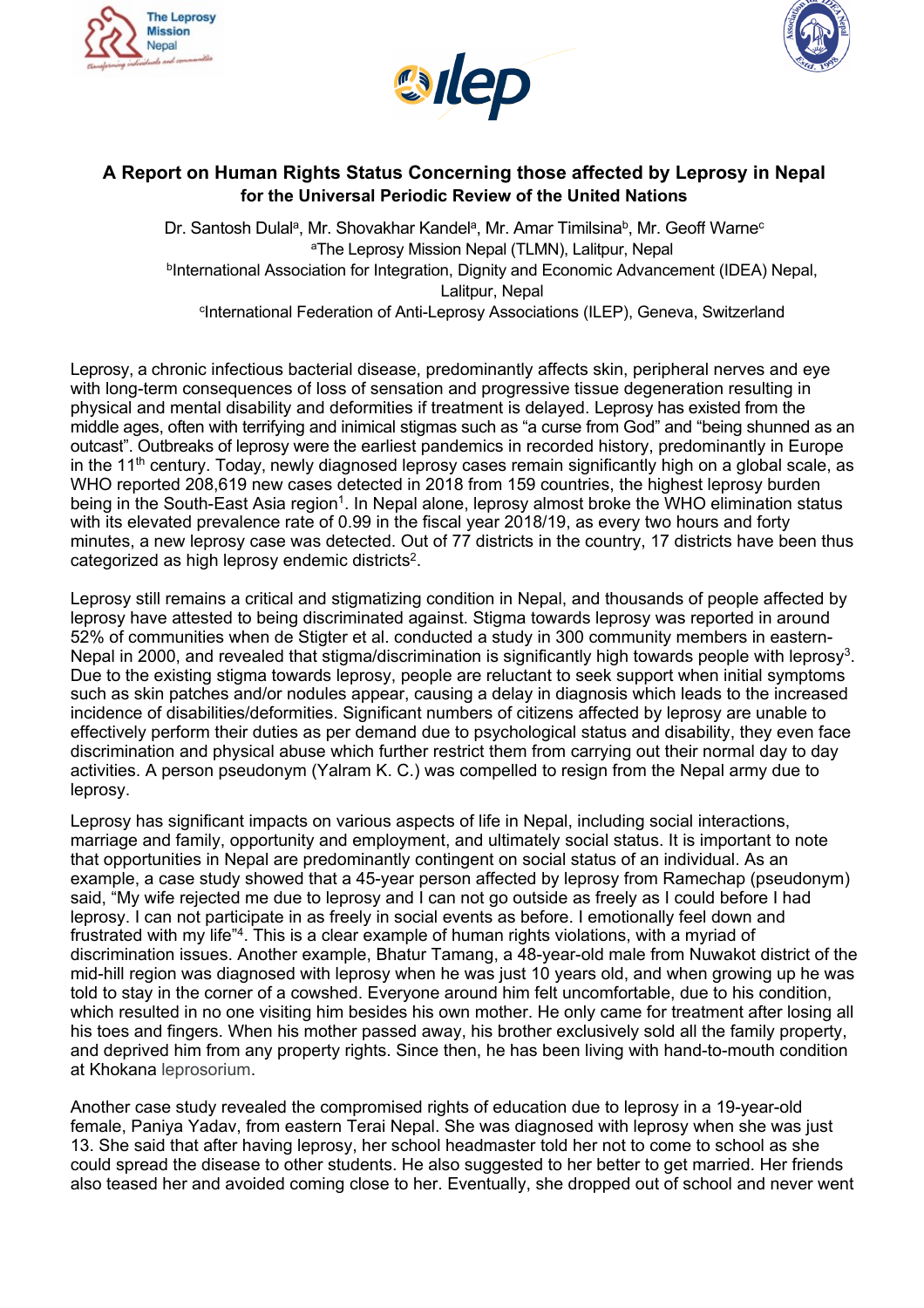





back. She got married at the age of 18 with <sup>a</sup> man who was also affected by leprosy because she thought that he would be more understanding, given that they both have the disease. The couple is now living at the Khokana leprosarium.

Another prominent case study involves <sup>a</sup> 68-year female Pulti Shahi, who is from the remote Humla district of the far-western-hill region. Since the time she was diagnosed with leprosy, she has been kept in <sup>a</sup> dark stone cave for eight years. Her neighbors and her own brother forced her to be in the cave despite her brother being the chief of village development in the community. He attempted to justify his actions by blaming social pressures and the need to preserve his dignity. Pulti said, "Why should I live at home, if the community and my own people did not like my presence? Therefore, I went to that scary cave." After <sup>a</sup> long time, the government authority (including armed forces) rescued her and brought her to Anandaban hospital for treatment. She has been living at Khokana leprosarium since then, and no relatives have visited to date.

A somewhat different case study involves the life of 36-year Sharmila (pseudonym). When her husband came to know that she had leprosy, he did not allow her to enter their room. He abused her physically and mentally. He was not even willing to recognize their son because he did not accept their son as his own. As <sup>a</sup> result, she went to her parents' home, and even there, she faced much discrimination by her in-laws. Her in-laws did not allow her to sit near by their children. Eventually, her husband remarried because of her leprosy. Her husband was not even willing to make her son's citizenship registration. Both mother and 13-year-old son have been living in the Khokana leprosarium, however her husband has never made any concerns towards them till date.

Results from <sup>a</sup> focus group discussion with International Association for Integration, Dignity and Economic Advancement (IDEA) Nepal members including 14 (8 males & 6 females) affected by leprosy, revealed that all study participants had <sup>a</sup> significant degree of self-stigmatized and agony to introduce themselves as leprosy affected to others, even though they are completely free from active disease after undergoing proper therapy. The study revealed that around 28% attempted suicide at least once in their lifetimes, 36% faced physical abuse, and 21% feared to get married due to being shunned. All felt there is no equal human rights situation for leprosy in Nepal. A research study led by The Leprosy Mission Nepal (TLMN) also demonstrated <sup>a</sup> 3-fold (58% vs 20%) higher psychological morbidity in far-western residents of marginalized ethic indigenous Tharu communities people affected by leprosy compared to general non-leprosy Tharu neighbours.

# **Recommendations:**

# **Participation in social and cultural activities:**

It is highly recommended that the newly reformed federal government system of Nepal sets mechanisms and actions to increase public knowledge surrounding leprosy. Awareness with factual information and scientific knowledge regarding leprosy should be given in the active public areas such as schools, offices and businesses, movie theatres and public transport networks via various tools and techniques such as pamphlets or leaflets, sketched wall diagrams, newspaper, FM, radio and televisions and social media. Importantly, active participation of people affected by leprosy should be guaranteed for the leading and representing in the public awareness campaigns. The grassroot level local government to national government of Nepal should allocate adequate budget to give opportunities encouraging to those affected by leprosy to involve in all social and cultural activities, removing the fear of stigma and discrimination.

## **Access to healthcare:**

Due to the federal transition in the health sector, leprosy knowledge is not mainstreamed within healthcare provision in Nepal. Most of the new healthcare staffs have not received proper leprosy training yet and often misdiagnose or miss cases of leprosy when they see them, and so patients may not get the appropriate treatment fast enough. Furthermore, there is insufficient leprosy expertise within the country and most young health staffs have been losing interest in leprosy so that treatment is not available to people who require intensive ulcer care, reconstructive surgery and eye care. The government of Nepal should ensure the provision of essential leprosy knowledge and trainings within the healthcare community so that people affected by leprosy can receive early diagnosis and treatment, preventing major consequences such as subsequent disabilities. Each local level health post in rural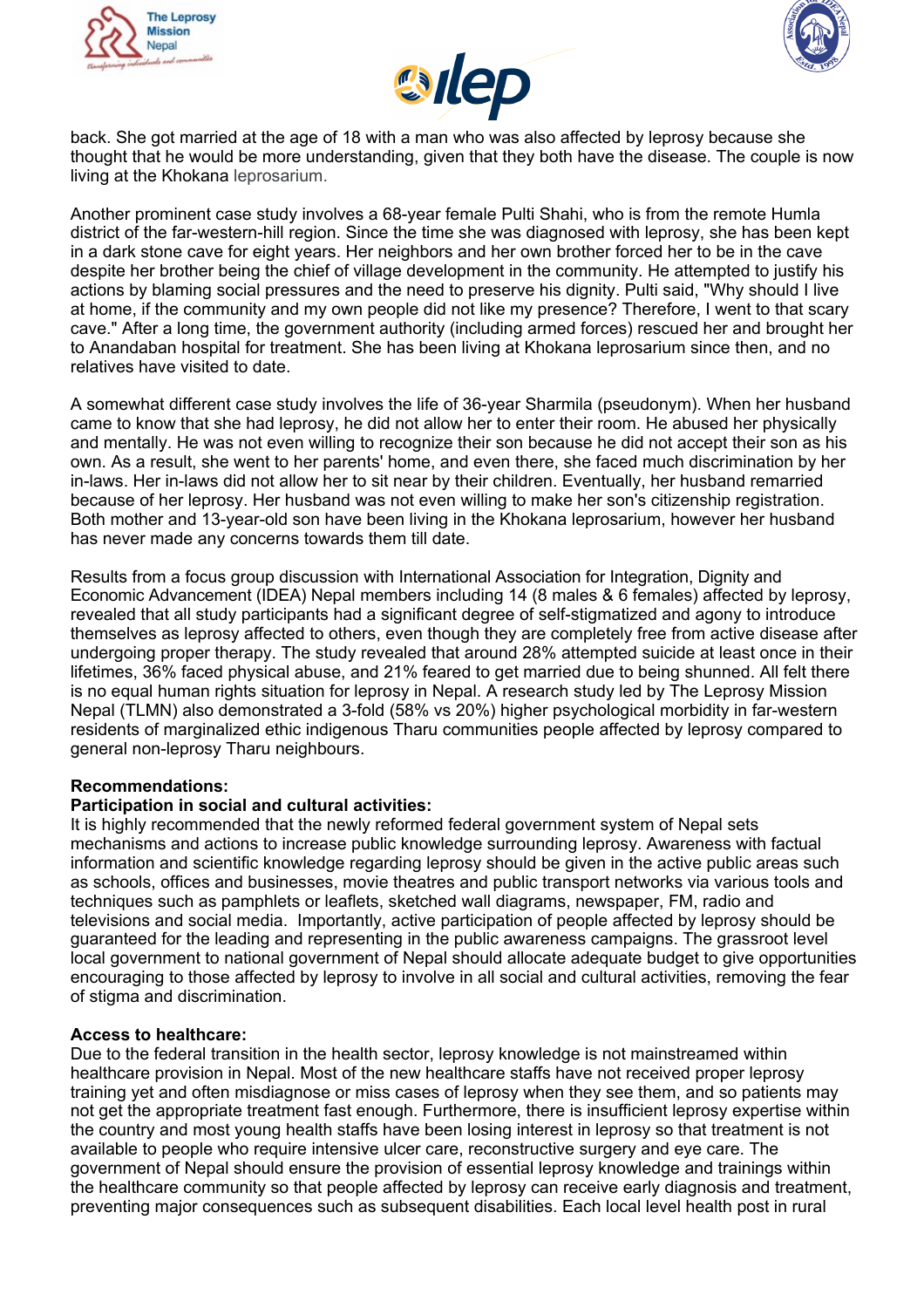





municipality should be equipped and capacity built up for leprosy diagnosis (Slit Skin Smear Test) for early leprosy diagnosis. Further, the government should provide enough funding for the training of medical professionals so that they can perform specialised treatments, such as the treatment of ulcers or reconstructive surgery or eye care. The government should expand the leprosy active case detection, contact tracing and leprosy-post exposure prophylaxis activities in leprosy endemic districts to find out the hidden cases in communities and provide those with adequate and free healthcare access.

## **Access to education**

Experiences and case studies in Nepal have shown that many children affected by leprosy and the adults affected by leprosy face many difficulties in accessing education in schools and higher colleges and universities. Due to the fear of being discriminated against in schools, many pupils affected by leprosy quit before they complete their education, and sometimes they are also pressured by teachers and fellow students to terminate. Many children with leprosy disability are rejected from schools or colleges because the school fears that they will not be able to integrate with the other pupils and/or because most of the educational systems such as schools, colleges and universities still do not have the appropriate facilities to allow <sup>a</sup> person with disabilities to access their buildings. The government of Nepal should ensure that no person affected by leprosy and no person with disabilities should be turned away from the education system of Nepal. Where school facilities are not sufficient to allow access to buildings, the government and collaborating stakeholders should dispense the appropriate funding available so that accessibility requirements can be met.

## **Legal discrimination:**

People affected by leprosy are also discriminated against in the legal system. Point C. of the Section 71 (2) (Marriage not to be concluded) of the Chapter 1 (Provisions Relating to Marriage) of Part 3 (Family Law) of the "National Civil (Code) Act, 2017 (Nepal) 5 " which was passed on 17 August 2018 states that <sup>a</sup> marriage is void if one of the partners fails to declare that he or she is suffering from leprosy or certain other severe diseases, such as HIV. Leprosy can be easily treated with multi-drug therapy and early treatment averts most disabilities and reduces existing stigma towards leprosy. Most people affected by leprosy in Nepal are raising their voice and asking: is it truly necessary to mention leprosy in the National Civil Code Act, 2017? Despite the nation'<sup>s</sup> strides towards reducing leprosy discrimination, such legislation has a contrary effect and enhances agony and self-stigma, stigma, discrimination and human rights concerns towards leprosy.

## **Offensive terminology**

The terminology 'leper' and the provisions for ''leprosarium' are deeply derogatory and offensive for persons affected by leprosy. The government of Nepal should immediately repeal the use of the derogatory and offensive terminology such as "leper" and "leprosarium" from the legal and formal documents or amend all legislation at the union or state level, and any subordinate legislation, that discriminates specifically against people affected by leprosy. Khokana leprosarium should be renamed with <sup>a</sup> respectful name improving the dignity and overall quality of life of those residents.

## **Implementation of positive measures**

All stakeholders should raise awareness of these existing leprosy related misconceptions and superstitions, and put in place measures and mechanisms to establish an environment where people affected by leprosy are no longer looked down upon and discriminated against. All levels of governments systematically collaborating with UN Agencies, NGOs and the private sector should ensure appropriate implementation of the UN *Principles and Guidelines for the Elimination of Discrimination Against Persons Affected by Leprosy and their Family Members* and promote inclusion and empowerment of leprosy affected persons and their family members. Similarly, the government should prioritize activities and interests towards empowering the leprosy community through free education and capacity building opportunities, free healthcare services, improving overall quality of life and enforcing policies that protect human rights for those affected by the disease. Now is the time to finally transform our mentality towards leprosy via mass awareness, potential measures and interventions, as well as holding policymakers accountable when they stray away from enforcing law that protects human rights.